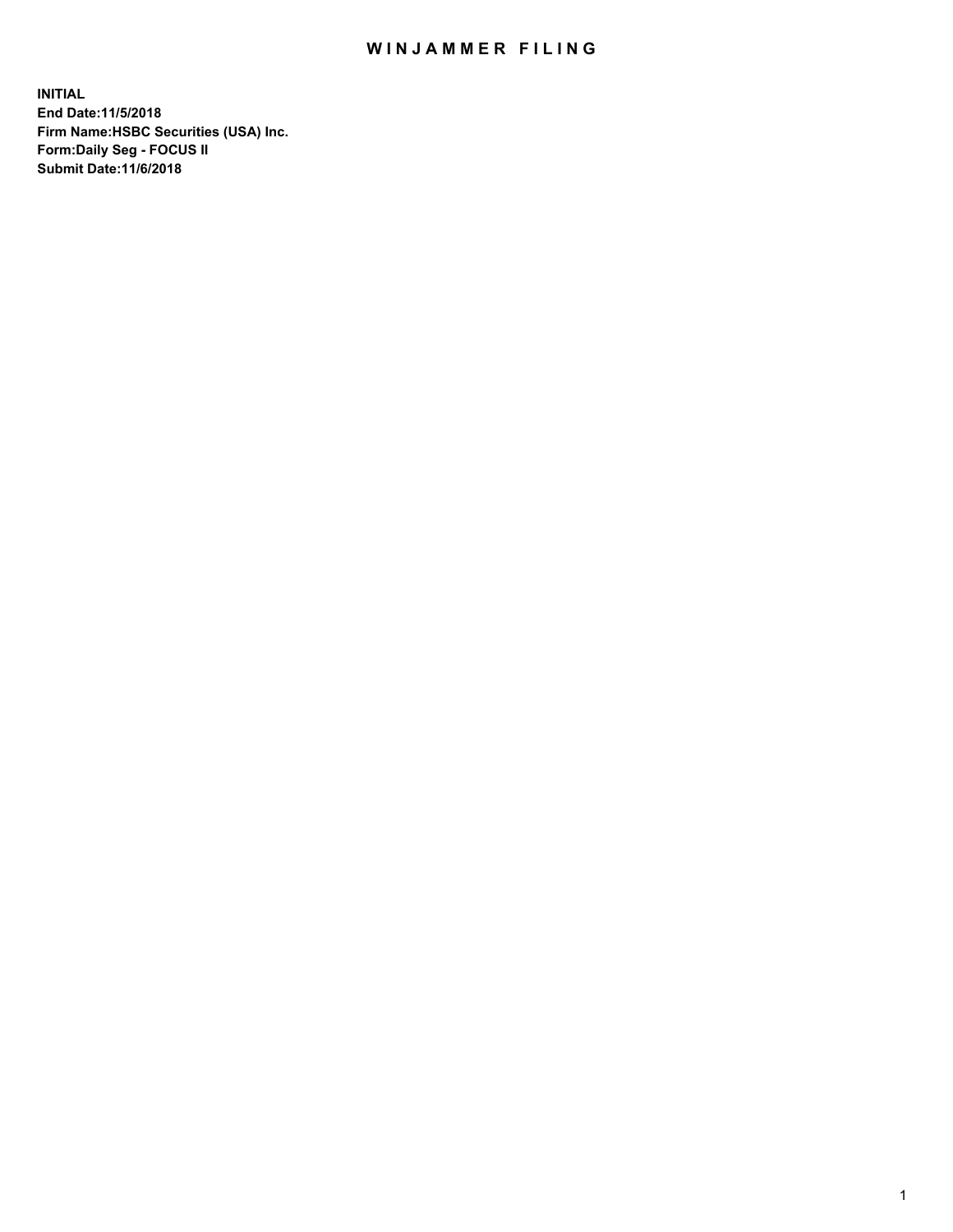**INITIAL End Date:11/5/2018 Firm Name:HSBC Securities (USA) Inc. Form:Daily Seg - FOCUS II Submit Date:11/6/2018 Daily Segregation - Cover Page**

| Name of Company                                                                                                                                                                                                                                                                                                                | <b>HSBC Securities (USA) Inc.</b>                                          |
|--------------------------------------------------------------------------------------------------------------------------------------------------------------------------------------------------------------------------------------------------------------------------------------------------------------------------------|----------------------------------------------------------------------------|
| <b>Contact Name</b>                                                                                                                                                                                                                                                                                                            | <b>Michael Vacca</b>                                                       |
| <b>Contact Phone Number</b>                                                                                                                                                                                                                                                                                                    | 212-525-7951                                                               |
| <b>Contact Email Address</b>                                                                                                                                                                                                                                                                                                   | michael.vacca@us.hsbc.com                                                  |
| FCM's Customer Segregated Funds Residual Interest Target (choose one):<br>a. Minimum dollar amount: ; or<br>b. Minimum percentage of customer segregated funds required:% ; or<br>c. Dollar amount range between: and; or<br>d. Percentage range of customer segregated funds required between:% and%.                         | 109,000,000<br>$\overline{\mathbf{0}}$<br>0 <sub>0</sub><br>0 <sub>0</sub> |
| FCM's Customer Secured Amount Funds Residual Interest Target (choose one):<br>a. Minimum dollar amount: ; or<br>b. Minimum percentage of customer secured funds required:% ; or<br>c. Dollar amount range between: and; or<br>d. Percentage range of customer secured funds required between: % and %.                         | 25,000,000<br>$\overline{\mathbf{0}}$<br>0 <sub>0</sub><br>0 <sub>0</sub>  |
| FCM's Cleared Swaps Customer Collateral Residual Interest Target (choose one):<br>a. Minimum dollar amount: ; or<br>b. Minimum percentage of cleared swaps customer collateral required:% ; or<br>c. Dollar amount range between: and; or<br>d. Percentage range of cleared swaps customer collateral required between:% and%. | 100,000,000<br>$\overline{\mathbf{0}}$<br>0 <sub>0</sub><br>00             |

Attach supporting documents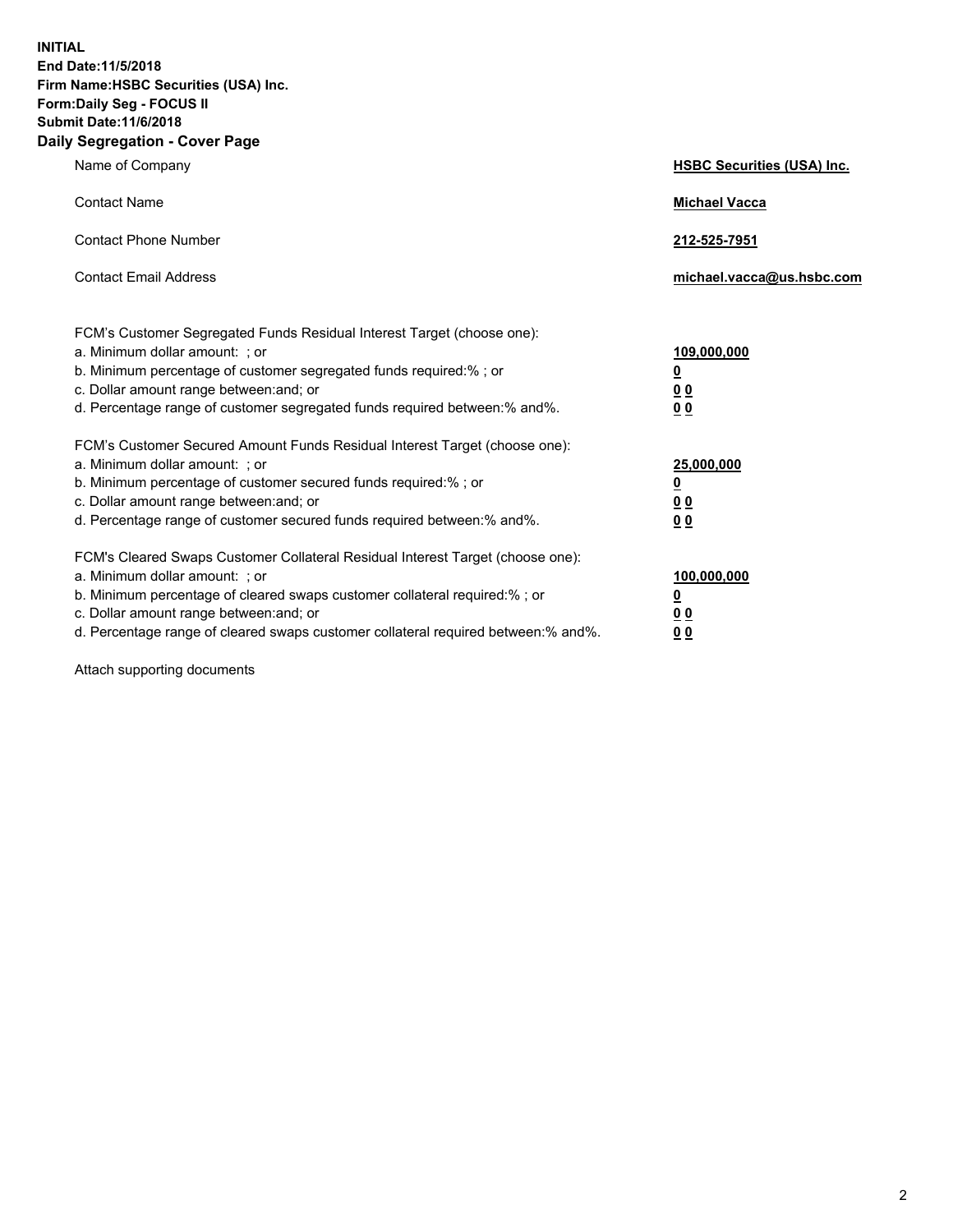**INITIAL End Date:11/5/2018 Firm Name:HSBC Securities (USA) Inc. Form:Daily Seg - FOCUS II Submit Date:11/6/2018 Daily Segregation - Secured Amounts** Foreign Futures and Foreign Options Secured Amounts Amount required to be set aside pursuant to law, rule or regulation of a foreign government or a rule of a self-regulatory organization authorized thereunder **0** [7305] 1. Net ledger balance - Foreign Futures and Foreign Option Trading - All Customers A. Cash **51,149,024** [7315] B. Securities (at market) **63,195,414** [7317] 2. Net unrealized profit (loss) in open futures contracts traded on a foreign board of trade **36,888,923** [7325] 3. Exchange traded options a. Market value of open option contracts purchased on a foreign board of trade **0** [7335] b. Market value of open contracts granted (sold) on a foreign board of trade **0** [7337] 4. Net equity (deficit) (add lines 1. 2. and 3.) **151,233,361** [7345] 5. Account liquidating to a deficit and account with a debit balances - gross amount **625,683** [7351] Less: amount offset by customer owned securities **-544,499** [7352] **81,184** [7354] 6. Amount required to be set aside as the secured amount - Net Liquidating Equity Method (add lines 4 and 5) **151,314,545** [7355] 7. Greater of amount required to be set aside pursuant to foreign jurisdiction (above) or line 6. **151,314,545** [7360] FUNDS DEPOSITED IN SEPARATE REGULATION 30.7 ACCOUNTS 1. Cash in banks A. Banks located in the United States **68,553,172** [7500] B. Other banks qualified under Regulation 30.7 **0** [7520] **68,553,172** [7530] 2. Securities A. In safekeeping with banks located in the United States **38,534,336** [7540] B. In safekeeping with other banks qualified under Regulation 30.7 **112,307** [7560] **38,646,643** [7570] 3. Equities with registered futures commission merchants A. Cash **0** [7580] B. Securities **0** [7590] C. Unrealized gain (loss) on open futures contracts **0** [7600] D. Value of long option contracts **0** [7610] E. Value of short option contracts **0** [7615] **0** [7620] 4. Amounts held by clearing organizations of foreign boards of trade A. Cash **0** [7640] B. Securities **0** [7650] C. Amount due to (from) clearing organization - daily variation **0** [7660] D. Value of long option contracts **0** [7670] E. Value of short option contracts **0** [7675] **0** [7680] 5. Amounts held by members of foreign boards of trade A. Cash **17,505,123** [7700] B. Securities **24,661,078** [7710]

 C. Unrealized gain (loss) on open futures contracts **36,888,923** [7720] D. Value of long option contracts **0** [7730] E. Value of short option contracts **0** [7735] **79,055,124** [7740] 6. Amounts with other depositories designated by a foreign board of trade **0** [7760] 7. Segregated funds on hand **0** [7765] 8. Total funds in separate section 30.7 accounts **186,254,939** [7770] **34,940,394** [7380]

## 10. Management Target Amount for Excess funds in separate section 30.7 accounts **25,000,000** [7780]

Page 1 from Line 8)

11. Excess (deficiency) funds in separate 30.7 accounts over (under) Management Target **9,940,394** [7785]

9. Excess (deficiency) Set Aside for Secured Amount (subtract line 7 Secured Statement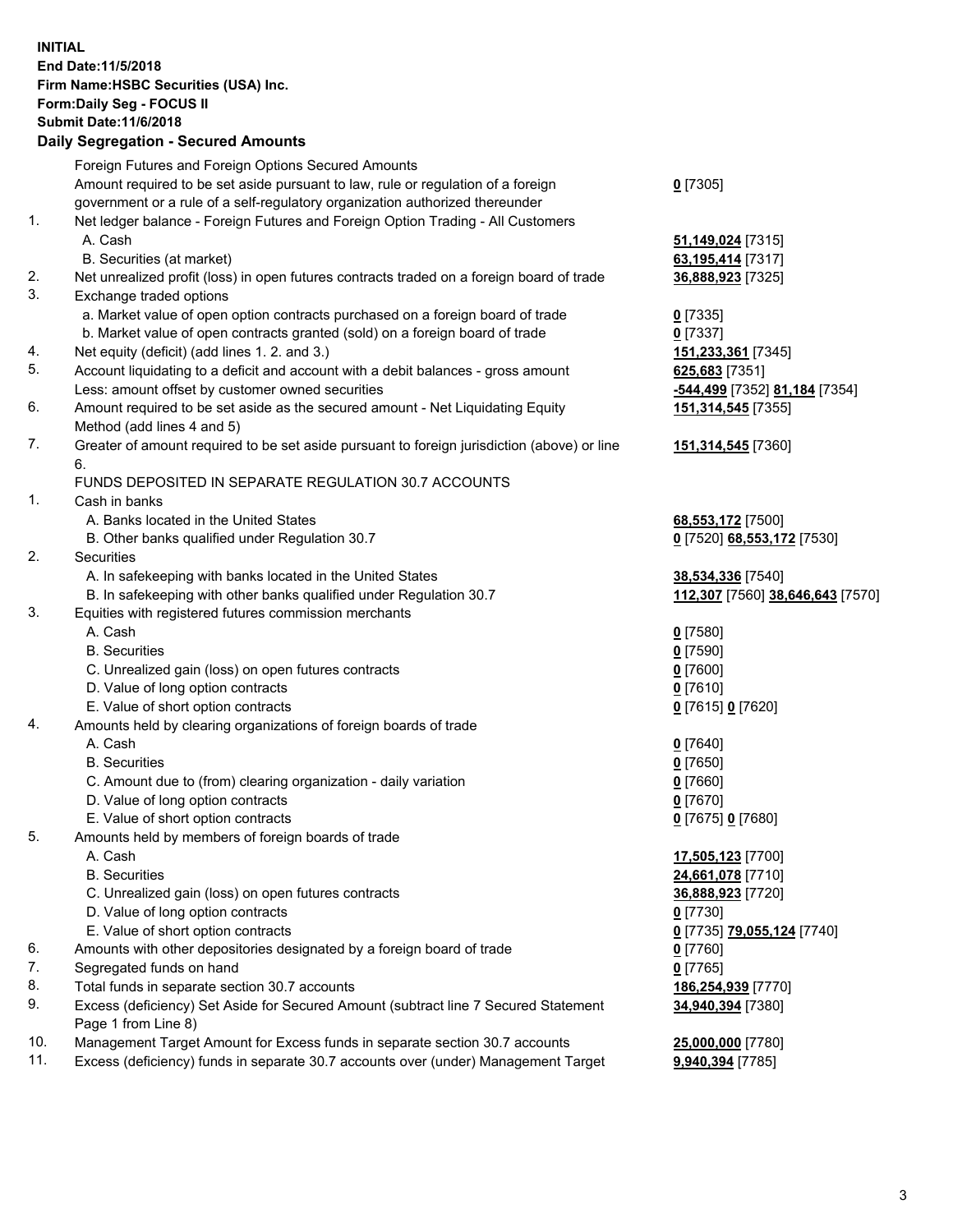|     | <b>INITIAL</b><br>End Date: 11/5/2018<br>Firm Name: HSBC Securities (USA) Inc.<br><b>Form:Daily Seg - FOCUS II</b> |                                                        |
|-----|--------------------------------------------------------------------------------------------------------------------|--------------------------------------------------------|
|     | <b>Submit Date:11/6/2018</b>                                                                                       |                                                        |
|     | Daily Segregation - Segregation Statement                                                                          |                                                        |
|     | SEGREGATION REQUIREMENTS (Section 4d(2) of the CEAct)                                                              |                                                        |
| 1.  | Net ledger balance                                                                                                 |                                                        |
|     | A. Cash                                                                                                            | 395,229,804 [7010]                                     |
|     | B. Securities (at market)                                                                                          | <u>1,975,683,825</u> [7020]                            |
| 2.  | Net unrealized profit (loss) in open futures contracts traded on a contract market                                 | 3,267,478 [7030]                                       |
| 3.  | Exchange traded options                                                                                            |                                                        |
|     | A. Add market value of open option contracts purchased on a contract market                                        | 428,391,351 [7032]                                     |
|     | B. Deduct market value of open option contracts granted (sold) on a contract market                                | <u>-321,854,252</u> [7033]                             |
| 4.  | Net equity (deficit) (add lines 1, 2 and 3)                                                                        | 2,480,718,206 [7040]                                   |
| 5.  | Accounts liquidating to a deficit and accounts with                                                                |                                                        |
|     | debit balances - gross amount                                                                                      | 175,661,119 [7045]                                     |
|     | Less: amount offset by customer securities                                                                         | <mark>-175,661,119</mark> [7047] <mark>0</mark> [7050] |
| 6.  | Amount required to be segregated (add lines 4 and 5)                                                               | 2,480,718,206 [7060]                                   |
|     | FUNDS IN SEGREGATED ACCOUNTS                                                                                       |                                                        |
| 7.  | Deposited in segregated funds bank accounts                                                                        |                                                        |
|     | A. Cash                                                                                                            | 129,283,969 [7070]                                     |
|     | B. Securities representing investments of customers' funds (at market)                                             | $0$ [7080]                                             |
|     | C. Securities held for particular customers or option customers in lieu of cash (at<br>market)                     | 605,065,094 [7090]                                     |
| 8.  | Margins on deposit with derivatives clearing organizations of contract markets                                     |                                                        |
|     | A. Cash                                                                                                            | 17,832,104 [7100]                                      |
|     | B. Securities representing investments of customers' funds (at market)                                             | 328,301,468 [7110]                                     |
|     | C. Securities held for particular customers or option customers in lieu of cash (at                                | 1,368,939,271 [7120]                                   |
|     | market)                                                                                                            |                                                        |
| 9.  | Net settlement from (to) derivatives clearing organizations of contract markets                                    | 34,503,862 [7130]                                      |
| 10. | Exchange traded options                                                                                            |                                                        |
|     | A. Value of open long option contracts                                                                             | <u>428,391,351</u> [7132]                              |
|     | B. Value of open short option contracts                                                                            | -321,854,252 [7133]                                    |
| 11. | Net equities with other FCMs                                                                                       |                                                        |
|     | A. Net liquidating equity                                                                                          | 15,673,965 [7140]                                      |
|     | B. Securities representing investments of customers' funds (at market)                                             | 0 <sup>[7160]</sup>                                    |
|     | C. Securities held for particular customers or option customers in lieu of cash (at                                | $0$ [7170]                                             |
|     | market)                                                                                                            |                                                        |
| 12. | Segregated funds on hand                                                                                           | 1,679,460 [7150]                                       |
| 13. | Total amount in segregation (add lines 7 through 12)                                                               | 2,607,816,292 [7180]                                   |
| 14. | Excess (deficiency) funds in segregation (subtract line 6 from line 13)                                            | 127,098,086 [7190]                                     |
| 15. | Management Target Amount for Excess funds in segregation                                                           | 109,000,000 [7194]                                     |

16. Excess (deficiency) funds in segregation over (under) Management Target Amount Excess

**18,098,086** [7198]